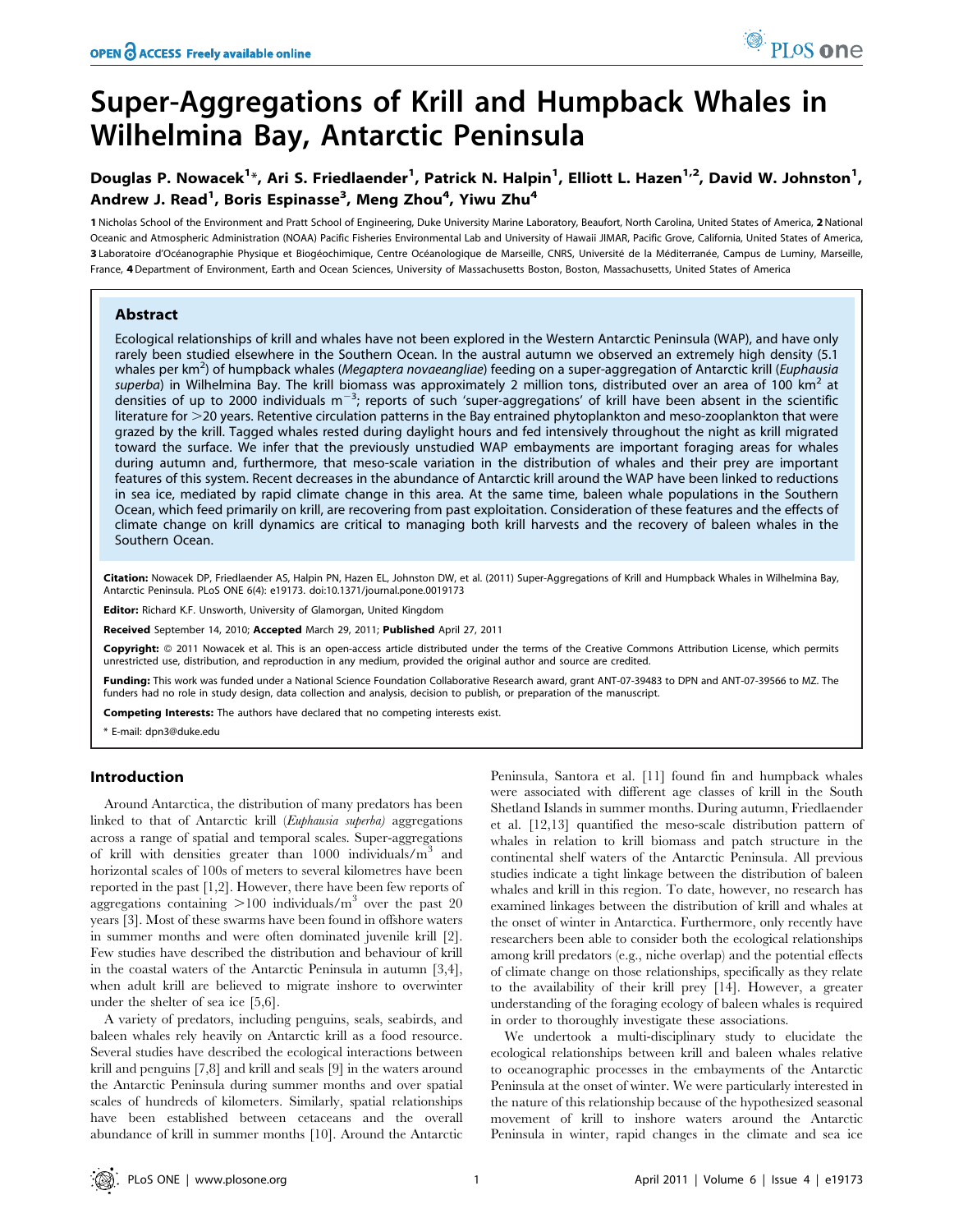patterns of the Antarctic peninsula [15,16] and the known relationships between baleen whales and krill. During the course of this study we encountered a persistent super-aggregation of Antarctic krill and humpback whales, including the largest aggregation of krill reported in over 20 years and the highest density of humpback whales ever documented.

#### Materials and Methods

All animal-related work reported in this manuscript was permitted under the U.S. Marine Mammal Protection Act by the National Marine Fisheries Service Permit 808–1735, the Antarctic Conservation Act Permit 2009-014, and Duke University Institutional Animal Care and Use Permit A041-09-02.

We measured water currents using a 153-kHz narrow-band Acoustic Doppler Current Profiler (ADCP; Teledyne-RDI) mounted on the ARSV LM Gould. To describe hydrographic conditions, chlorophyll-a concentration (an index of phytoplankton density) and density of small zooplankton, we used an integrated physical and biological sensor package: 2 pairs of conductivity-temperature-depth sensors (CTD, Seabird Electronics), a fluorometer (Wet Labs); a Laser In Situ Scattering and Transmissometer (Sequoia Scientific); and a Laser Optical Plankton Counter (Brooke Ocean Technologies). To quantify krill biomass and distribution we used: an integrated MOCNESS [17] for estimates of krill size and acoustic target strength; dual EK-60 fisheries echosounders (38 and 120 kHz, Kongsberg-Simrad) calibrated according to [18] and mounted on a zodiac for fine scale  $(10^0 \text{ km})$  measurements of acoustic volume backscattering: and the ADCP echo intensity to define the meso-scale  $(10^1 \text{ km})$ geographic extent of the krill distributions.

We calculated the total biomass of krill in the aggregations as the product of the mean density of krill estimated by the EK-60 from the fine scale survey and the area of krill aggregation



Figure 1. The physical and biological environment of Wilhelmina Bay, WAP, May 2009. Southerly katabatic winds and coastal currents produced the circulation field and retentive gyre shown in (a). Panel (b) shows the krill super-aggregation, scaled for biomass concentrations from 0.1–100 kg/m<sup>2</sup>. The white line indicates the transect followed to collect the data shown in (d). Humpback whale sightings (5.1 whales/km<sup>2</sup>) and surveys are shown in (c). Panel (d) shows meso-zooplankton (top), chlorophyll concentration (middle), and the vertical profile of the krill superaggregation margin from south to north along the x-axis. High chlorophyll levels indicate a fall bloom; the lack of meso-zooplankton in the area of the krill aggregation is likely due to krill grazing. doi:10.1371/journal.pone.0019173.g001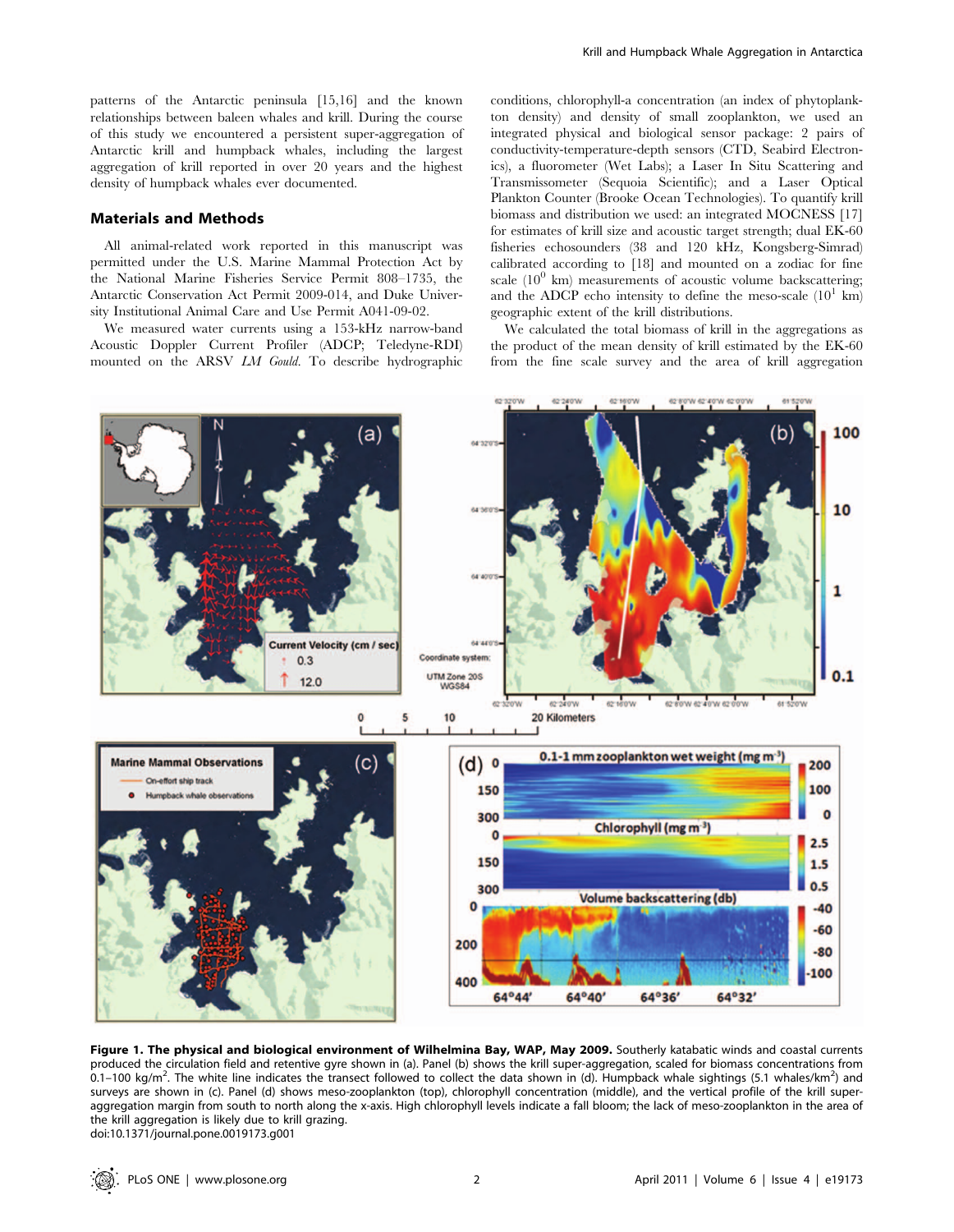estimated by the ADCP. We made EK-60 measurements throughout the area of the aggregations. For the EK-60 estimates, we used the inverse method to estimate biomass using 38 and 120 kHz echosounders with measured krill size and distorted-wave born approximation (DWBA) modeled target strength estimates [19]. To estimate the percentage of krill from acoustically detected schools, we subtracted the linear backscatter cross-section at 38 kHz from 120 kHz to identify krill [3,20,21].

To estimate whale density, we conducted visual line transect surveys along four north-south and four east-west tracklines (i.e., long shore and perpendicular) using standard line-transect methods [22] and analyzed sighting data with Distance (V5.0), using the conventional distance sampling analysis engine [23]. We measured three-dimensional whale diving behaviour by attaching a multi-sensor tag [24,25], and recorded surface behaviours using standard behavioural sampling methodology [26]. To estimate the potential removal of krill by whales in the bay, we applied consumption rates from [27] to the estimated total number of whales sighted in our survey.

### Results

On 1 May 2009 we entered Wilhelmina Bay, located along the WAP (Figure 1), to survey the distribution and abundance of krill and humpback whales. We encountered a large aggregation of krill and high densities of humpback whales. Over the next four weeks we documented the physical, chemical, and biological dynamics of this super-aggregation of krill and whales as well as the feeding ecology of the whales in relation to krill distribution and behaviour. This aggregation was not a singular event as we discovered smaller but still dense aggregations of krill and whales in Anvord Bay, located ca. 10 km south of Wilhelmina Bay.

A small cyclonic eddy occurred within Wilhelmina Bay driven by strong, episodic southerly katabatic winds (Figure 1a). The winds drove westward Ekman transport, which induced a geostrophic northward coastal current (20 cm/s) off the western coast of Wilhelmina Bay and upwelling at its southern and eastern margins. The eddy margins were nearly coincident with the spatial limits of the krill aggregation (Figure 1a,b). Throughout our study there was little sea ice; occasional brash ice covered  $\leq 10\%$  of the bay. We observed high chlorophyll-a levels  $(1.5 \text{ mg/m}^3)$  in the

upper 100 m of the water column. Wet biomass of small zooplankton (in equivalent spherical diameters between 0.1 and 1 mm) varied from 150 mg/m<sup>3</sup> outside the krill super-aggregation to  $10 \text{ mg/m}^3$  within it.

Individual krill sampled with the MOCNESS were  $4.2 \pm 0.6$  $(SD)$  cm in length and contributed  $>99\%$  of the biomass in net samples taken within the super-aggregation. The super-aggregation ranged from 10s of meters to 10s of km in the horizontal plane and from 8 to 410 m in the vertical, with a mean density of 130 g/m3 (170 individuals/m<sup>3</sup> ) and a maximum density of 1500  $g/m^3$  (2000 individuals/m<sup>3</sup>). From the fisheries acoustics (EK-60) data, we estimated an overall mean krill density of  $62 \text{ g/m}^3$ . When this value was multiplied by the mean layer thickness and aggregation area estimated from the ADCP backscatter data, we estimated a total biomass of 2.0 million tons with krill comprising an estimated 88.4% of the total acoustic backscatter. This estimate represents the largest aggregation of krill reported in more than two decades even though significant effort has been invested in biological and physical sampling around the WAP over the last 20 years [28,29,30]. In Anvord Bay, we found a slightly smaller aggregation of an estimated 0.7 million tons of krill at similar densities.

In and around the Wilhelmina krill aggregation, we recorded 149 sightings of 306 humpback whales in 65 km of line transect surveys, with a density of 5.1 whales per  $km^2$  (%CV = 12.1). In Anvord Bay we estimated a density of 0.51 whales per  $km^2$ . We tagged eleven whales in the two bays; all of these individuals rested and occasionally socialized during daylight and fed almost continuously throughout the night [25]. Whales typically began feeding by diving to depths of more than 300 m in the late afternoon, perhaps to sample the vertical distribution of krill (Figure 2). Tagged whales varied the depths of their feeding dives to: i) track diurnal changes in the vertical distribution of krill; ii) match changes in prey density at depth; and/or iii) forage along edges of the prey aggregation (Figure 2).

#### **Discussion**

In the autumn adult krill migrate from offshore and continental shelf areas to inshore habitats where they remain through winter under the protective cover of sea ice [4]. Our findings support this



Figure 2. Humpback whale dive profile and krill biomass. Daytime resting behavior is indicated by the lack of dives. The exploratory deep dive at ~1430 h local to 370 m is the deepest recorded dive for a humpback. The whale's diving behavior as measured by the DTag tracked the vertical movement of krill at night. Krill density was measured within 100 s of meters from the tagged whale (confirmed by surface observations and radio tracking).

doi:10.1371/journal.pone.0019173.g002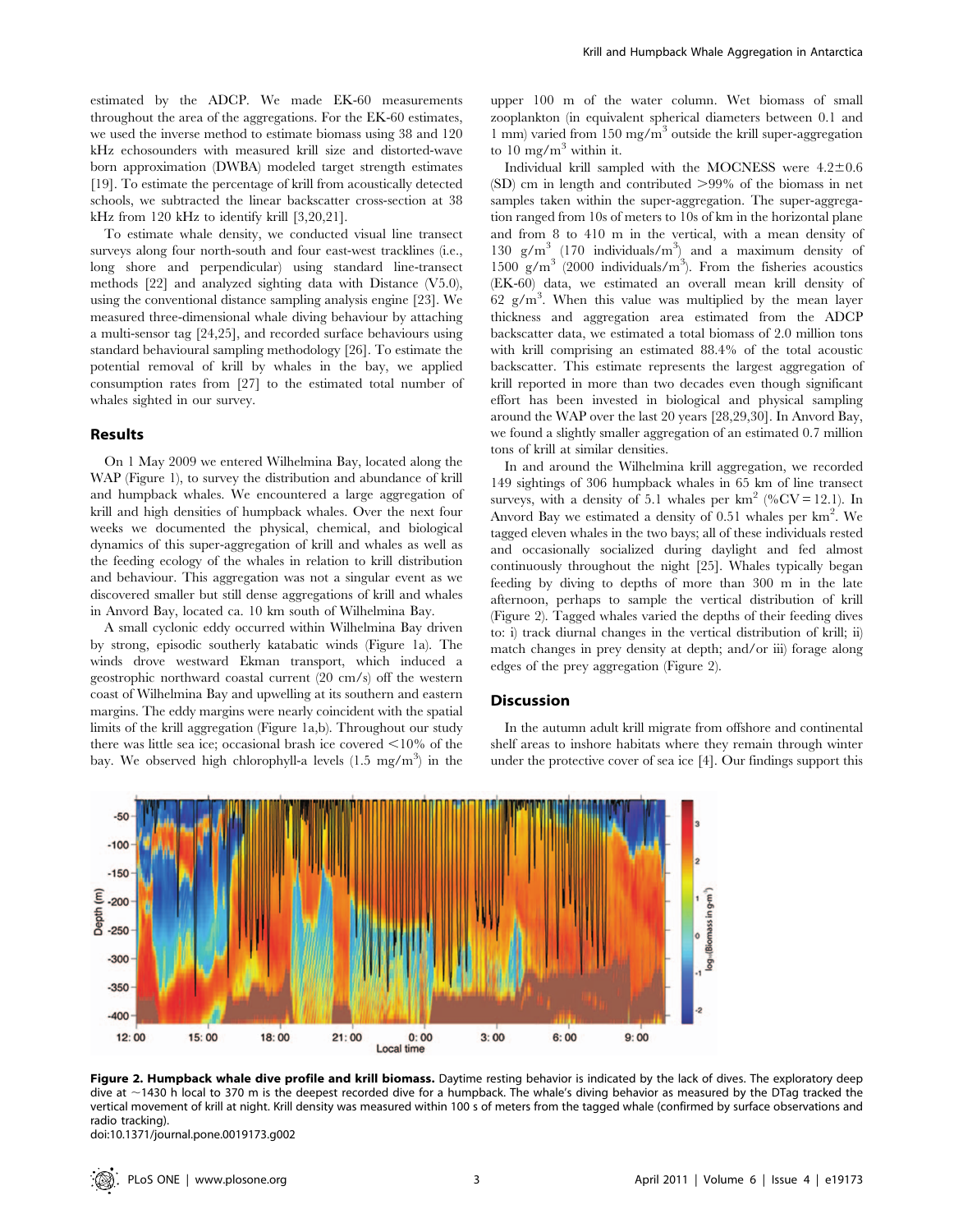Table 1. Estimated consumption of Antarctic krill by the 306 humpback whales we counted in Wilhelmina Bay, WAP during the 54-day change in the timing of sea ice advance described by Stammerjohn et al. [15] and using the daily consumption rate estimates from Reilly et al. [27].

| daily consumption (kg) | total krill (kg) | tons consumed | model                | Krill<br>Abundance (tons) | % of total consumed<br>by whales |
|------------------------|------------------|---------------|----------------------|---------------------------|----------------------------------|
| 390.34                 | $6.45E + 06$     | 3225          | Innes et al.         | $2.0E + 06$               | 0.161                            |
| 497.23                 | $8.22E + 06$     | 4108          | Innes et al. revised | $2.0E + 06$               | 0.205                            |
| 694.38                 | $1.15E + 07$     | 5737          | $2\%$ max            | $2.0E + 06$               | 0.287                            |
| 785.95                 | .30E+07          | 6494          | 2.5% max             | $2.0E + 06$               | 0.325                            |
| 874.33                 | $1.44E + 07$     | 7224          | $3%$ max             | $2.0E + 06$               | 0.361                            |

We used humpback whale abundance estimates from line transect surveys described in our results. doi:10.1371/journal.pone.0019173.t001

hypothesized movement and suggest that krill may coalesce into very large super-aggregations in the autumn in the bays of the WAP [5]. The life history of Antarctic krill is intimately tied to sea ice [28]. Recruitment is related to the winter sea ice cover from the previous year, as diminished sea ice cover reduces habitat available for overwintering juvenile and adult krill and reduces the size of the foodrich marginal sea ice zone in summer. Over the past 50 years, significant decreases in both total sea ice cover and the timing of winter sea ice advance around the WAP [15] have accompanied dramatic reductions in the standing biomass of krill [31,32]. Interestingly, the Antarctic Peninsula supports extremely high krill biomass and predator densities in a region that experiences less sea ice than colder, adjacent regions of the Antarctic [6].

The density of humpback whales we observed was the highest point estimate ever reported, much greater than those derived from previous summer surveys in the adjacent Gerlache Strait [33], Western Antarctic Peninsula region [34], or the broader Antarctic [35]. Our estimates of whale density in Anvord Bay, an order of magnitude less than those we observed in Wilhelmina Bay, were similar to the highest densities reported in the past [33]. No previous systematic surveys of whales have been conducted in Wilhelmina Bay or in the northern WAP region during autumn.

Reilly et al. [27] calculated that a single humpback whale consumes 390–874 kg of krill per day. This estimate is the best available, though it likely represents a conservative approximation because it is based on basal metabolic rates and allometric relationships; furthermore, among other confounds, these whales in Wilhelmina are theoretically eating as much as possible to prepare for winter. Nonetheless, using Reilly et al. [27] we estimate that the 306 humpback whales we counted in Wilhelmina Bay consumed 60–134 metric tons per day, which represents a daily removal of only 0.003–0.007% of the biomass in the Wilhelmina Bay krill super-aggregation. Stammerjohn et al. [15] demonstrated that the current advance of winter sea ice around the Antarctic Peninsula is occurring 54 days later than in 1979.

#### References

- 1. Hamner WM, Hamner PP, Strand SW, Gilmer RW (1983) Behavior of Antarctic krill, Euphausia superba: chemoreception, feeding, schooling, and molting. Science 220: 433–435.
- 2. Tarling GA, Klevjer T, Fielding S, Watkins J, Atkinson A, et al. (2009) Variability and predictability of Antarctic krill swarm structure. Deep-Sea Res Pt I 56: 1994–2012.
- 3. Lawson GL, Wiebe PH, Ashjian CJ, Stanton TK (2008) Euphausiid distribution along the Western Antarctic Peninsula—Part B:Distribution of euphausiid aggregations and biomass, and associations with environmental features. Deep-Sea Res Pt II 55: 432–454.
- 4. Lawson GL, Wiebe P, Ashjian CJ, Gallager SM, Davis CS, et al. (2004) Acoustically-inferred zooplankton distribution inrelation to hydrography west of the Antarctic Peninsula. Deep-Sea Res Pt II 51: 2041–2072.

With this increase in the persistence of open water and thus the availability of prey, the whales we recorded in Wilhelmina Bay could potentially consume an additional 3,225–7,224 tons of krill (0.16–0.36% of the total biomass) during this period (Table 1).

Changes in the physical structure of the marine ecosystem around the Antarctic Peninsula may have profound effects not only on the abundance of krill and baleen whales, but also on the ecological interactions among all krill predators and their prey. Our observations indicate that humpback whales and their prey co-occur in super-aggregations during late autumn in the bays and fjords along the WAP. Efforts to monitor the distribution, abundance and dynamics of these whales should account for these large aggregations. Furthermore, we must understand how changes in sea ice cover affect the feeding ecology of humpback whales and their competitors in the short-term and the dynamics of krill populations over the longer term, particularly given the increasing pressure from commercial krill harvests [36]. Failure to account for the effects of climate change on these dynamics will undermine our ability to understand changes in the standing biomass of Antarctic krill and also to predict the recovery of whale populations from a century of mismanagement and overexploitation [37].

## Acknowledgments

We thank the officers, scientists, crew and marine technicians aboard the LM Gould for their invaluable assistance. Dr. Richard Barber provided wisdom and prophetic advice.

#### Author Contributions

Conceived and designed the experiments: DPN ASF DWJ AJR MZ ELH PNH. Performed the experiments: DPN ASF DWJ AJR PNH ELH MZ YZ BE. Analyzed the data: DPN ASF ELH DWJ MZ YZ BE. Contributed reagents/materials/analysis tools: DPN ASF DWJ ELH MZ AJR PNH. Wrote the paper: DPN AJR ASF DWJ ELH.

- 5. Lascara GL, Hofmann EE, Ross RM, Quentin LB (1999) Seasonal variability in the distribution of Antarctic krill, Euphausia superba, west of the Antarctic Peninsula. Deep-Sea Res Pt I 46: 951–984.
- 6. Nicol S (2006) Krill, currents, and sea ice: Euphausia superba and its changing environment. Bioscience 56: 111–120.
- 7. Fraser WM, Hofmann EE (2003) A predator's perspective on causal links between climate change, physical forcing and ecosystem response Marine Ecology-Progress Series 265: 1–15.
- 8. Takahashi A, Dunn M, Trathan P, Sato K, Naito Y, et al. (2003) Foraging strategies of chinstrap penguins at Signy Island, Antarctica: importance of benthic feeding on Antarctic krill. Mar Ecol-Prog Ser 250: 279–289.